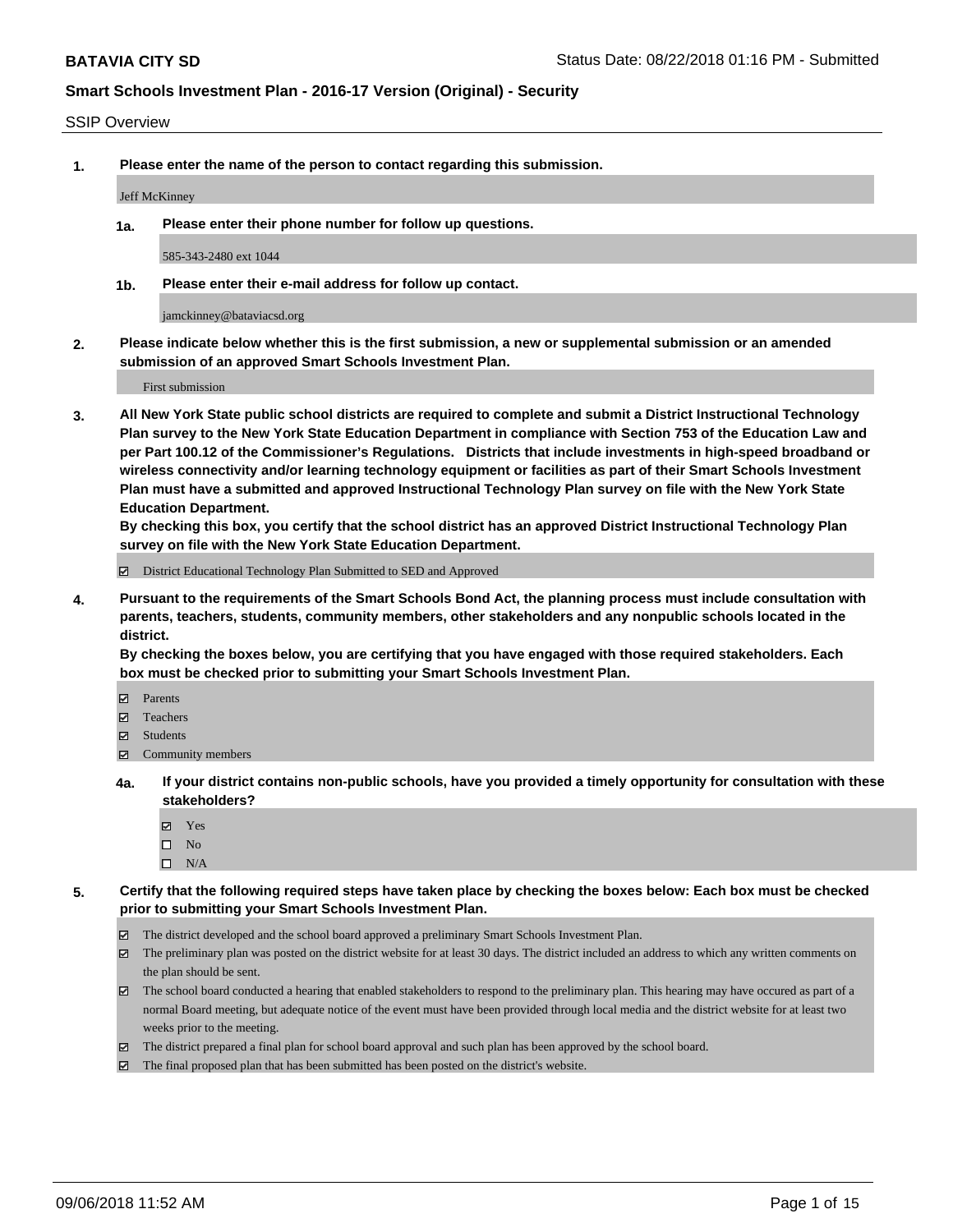#### SSIP Overview

**5a. Please upload the proposed Smart Schools Investment Plan (SSIP) that was posted on the district's website, along with any supporting materials. Note that this should be different than your recently submitted Educational Technology Survey. The Final SSIP, as approved by the School Board, should also be posted on the website and remain there during the course of the projects contained therein.**

Smart Schools Scope.pdf Batavia SSBA Conceptual Review 5-17-17 By Building.xlsx.pdf

**5b. Enter the webpage address where the final Smart Schools Investment Plan is posted. The Plan should remain posted for the life of the included projects.**

https://www.bataviacsd.org/site/default.aspx?PageID=178

**6. Please enter an estimate of the total number of students and staff that will benefit from this Smart Schools Investment Plan based on the cumulative projects submitted to date.**

3,000

**7. An LEA/School District may partner with one or more other LEA/School Districts to form a consortium to pool Smart Schools Bond Act funds for a project that meets all other Smart School Bond Act requirements. Each school district participating in the consortium will need to file an approved Smart Schools Investment Plan for the project and submit a signed Memorandum of Understanding that sets forth the details of the consortium including the roles of each respective district.**

 $\Box$  The district plans to participate in a consortium to partner with other school district(s) to implement a Smart Schools project.

**8. Please enter the name and 6-digit SED Code for each LEA/School District participating in the Consortium.**

| <b>Partner LEA/District</b> | <b>ISED BEDS Code</b> |
|-----------------------------|-----------------------|
| (No Response)               | (No Response)         |

**9. Please upload a signed Memorandum of Understanding with all of the participating Consortium partners.**

(No Response)

**10. Your district's Smart Schools Bond Act Allocation is:**

\$2,133,393

**11. Enter the budget sub-allocations by category that you are submitting for approval at this time. If you are not budgeting SSBA funds for a category, please enter 0 (zero.) If the value entered is \$0, you will not be required to complete that survey question.**

|                                              | Sub-<br>Allocations |
|----------------------------------------------|---------------------|
| <b>School Connectivity</b>                   | $\overline{0}$      |
| <b>Connectivity Projects for Communities</b> | $\overline{0}$      |
| <b>Classroom Technology</b>                  | $\overline{0}$      |
| Pre-Kindergarten Classrooms                  | 0                   |
| Replace Transportable Classrooms             | $\overline{0}$      |
| <b>High-Tech Security Features</b>           | 1,940,585           |
| Totals:                                      | 1,940,585           |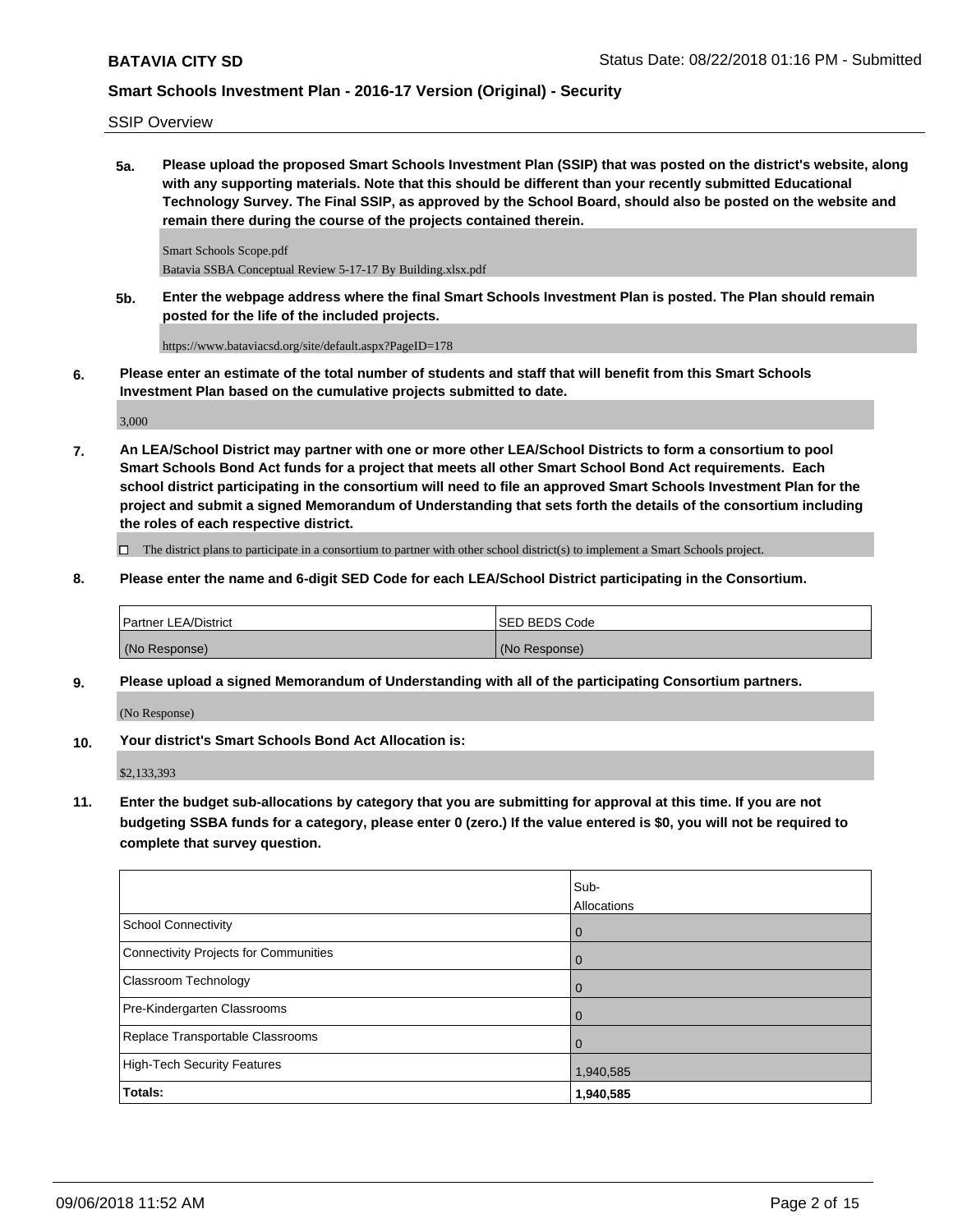School Connectivity

- **1. In order for students and faculty to receive the maximum benefit from the technology made available under the Smart Schools Bond Act, their school buildings must possess sufficient connectivity infrastructure to ensure that devices can be used during the school day. Smart Schools Investment Plans must demonstrate that:**
	- **• sufficient infrastructure that meets the Federal Communications Commission's 100 Mbps per 1,000 students standard currently exists in the buildings where new devices will be deployed, or**
	- **• is a planned use of a portion of Smart Schools Bond Act funds, or**
	- **• is under development through another funding source.**

**Smart Schools Bond Act funds used for technology infrastructure or classroom technology investments must increase the number of school buildings that meet or exceed the minimum speed standard of 100 Mbps per 1,000 students and staff within 12 months. This standard may be met on either a contracted 24/7 firm service or a "burstable" capability. If the standard is met under the burstable criteria, it must be:**

**1. Specifically codified in a service contract with a provider, and**

**2. Guaranteed to be available to all students and devices as needed, particularly during periods of high demand, such as computer-based testing (CBT) periods.**

**Please describe how your district already meets or is planning to meet this standard within 12 months of plan submission.**

(No Response)

**1a. If a district believes that it will be impossible to meet this standard within 12 months, it may apply for a waiver of this requirement, as described on the Smart Schools website. The waiver must be filed and approved by SED prior to submitting this survey.**

 $\Box$  By checking this box, you are certifying that the school district has an approved waiver of this requirement on file with the New York State Education Department.

#### **2. Connectivity Speed Calculator (Required)**

|                         | Number of<br>Students | Multiply by<br>100 Kbps | Divide by 1000 Current Speed<br>to Convert to<br>Required<br>Speed in Mb | l in Mb          | Expected<br>Speed to be<br>Attained Within   Required<br>12 Months | <b>Expected Date</b><br>When<br>Speed Will be<br><b>Met</b> |
|-------------------------|-----------------------|-------------------------|--------------------------------------------------------------------------|------------------|--------------------------------------------------------------------|-------------------------------------------------------------|
| <b>Calculated Speed</b> | (No<br>Response)      | (No Response)           | (No<br>Response)                                                         | (No<br>Response) | (No<br>Response)                                                   | (No<br>Response)                                            |

**3. Describe how you intend to use Smart Schools Bond Act funds for high-speed broadband and/or wireless connectivity projects in school buildings.**

(No Response)

**4. Describe the linkage between the district's District Instructional Technology Plan and the proposed projects. (There should be a link between your response to this question and your response to Question 1 in Part E. Curriculum and Instruction "What are the district's plans to use digital connectivity and technology to improve teaching and learning?)**

(No Response)

**5. If the district wishes to have students and staff access the Internet from wireless devices within the school building, or in close proximity to it, it must first ensure that it has a robust Wi-Fi network in place that has sufficient bandwidth to meet user demand.**

**Please describe how you have quantified this demand and how you plan to meet this demand.**

(No Response)

**6. As indicated on Page 5 of the guidance, the Office of Facilities Planning will have to conduct a preliminary review**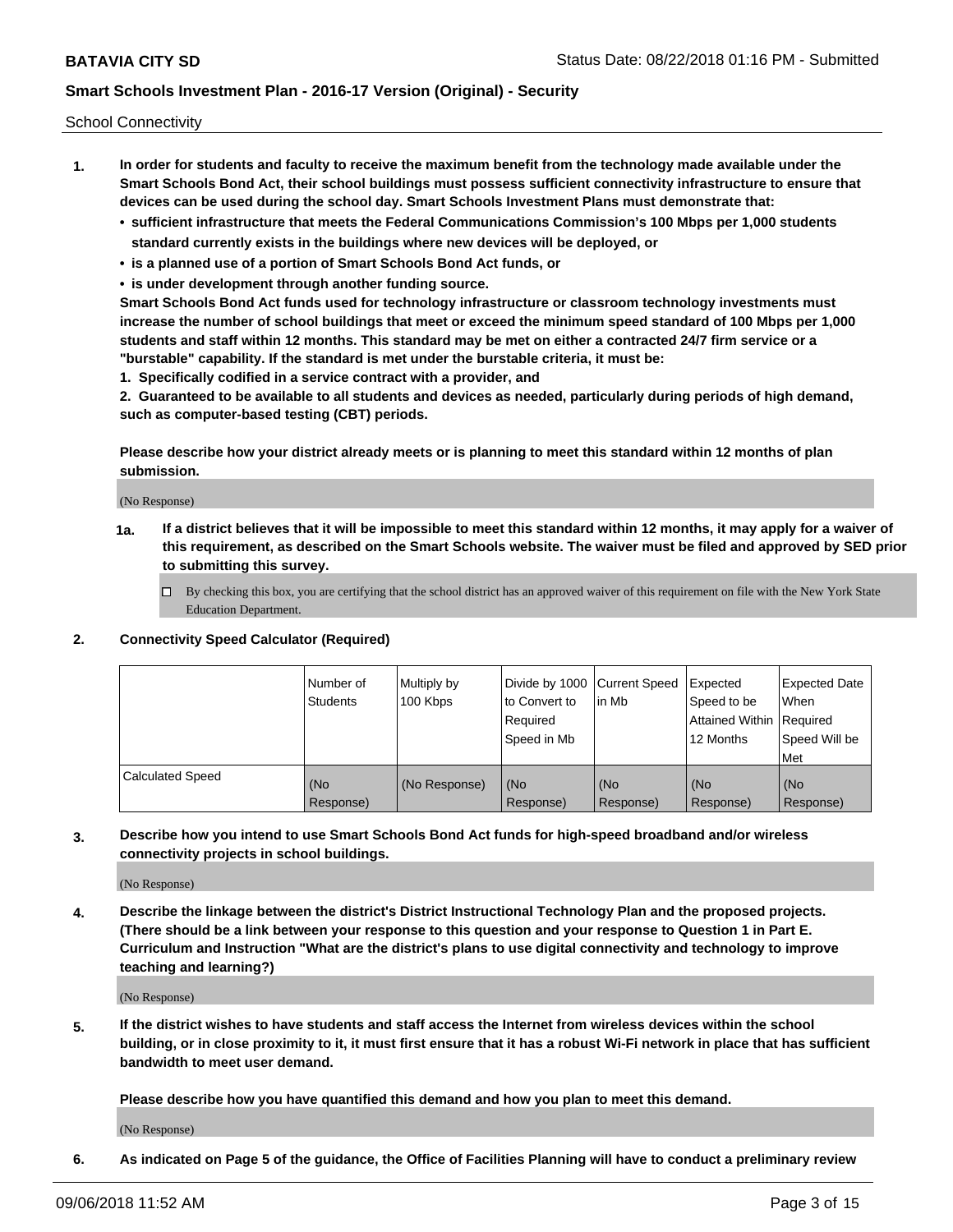School Connectivity

**of all capital projects, including connectivity projects.**

**Please indicate on a separate row each project number given to you by the Office of Facilities Planning.**

| Project Number |  |
|----------------|--|
|                |  |
| (No Response)  |  |
|                |  |

**7. Certain high-tech security and connectivity infrastructure projects may be eligible for an expedited review process as determined by the Office of Facilities Planning.**

**Was your project deemed eligible for streamlined review?**

(No Response)

**8. Include the name and license number of the architect or engineer of record.**

| Name          | License Number |
|---------------|----------------|
| (No Response) | (No Response)  |

**9. If you are submitting an allocation for School Connectivity complete this table. Note that the calculated Total at the bottom of the table must equal the Total allocation for this category that you entered in the SSIP Overview overall budget.** 

|                                            | Sub-          |
|--------------------------------------------|---------------|
|                                            | Allocation    |
| Network/Access Costs                       | (No Response) |
| Outside Plant Costs                        | (No Response) |
| School Internal Connections and Components | (No Response) |
| <b>Professional Services</b>               | (No Response) |
| Testing                                    | (No Response) |
| <b>Other Upfront Costs</b>                 | (No Response) |
| <b>Other Costs</b>                         | (No Response) |
| Totals:                                    | 0             |

**10. Please detail the type, quantity, per unit cost and total cost of the eligible items under each sub-category. This is especially important for any expenditures listed under the "Other" category. All expenditures must be eligible for tax-exempt financing to be reimbursed through the SSBA. Sufficient detail must be provided so that we can verify this is the case. If you have any questions, please contact us directly through smartschools@nysed.gov. NOTE: Wireless Access Points should be included in this category, not under Classroom Educational Technology, except those that will be loaned/purchased for nonpublic schools.**

| Select the allowable expenditure | Item to be purchased | Quantity      | Cost per Item | <b>Total Cost</b> |
|----------------------------------|----------------------|---------------|---------------|-------------------|
| type.                            |                      |               |               |                   |
| Repeat to add another item under |                      |               |               |                   |
| each type.                       |                      |               |               |                   |
| (No Response)                    | (No Response)        | (No Response) | (No Response) | (No Response)     |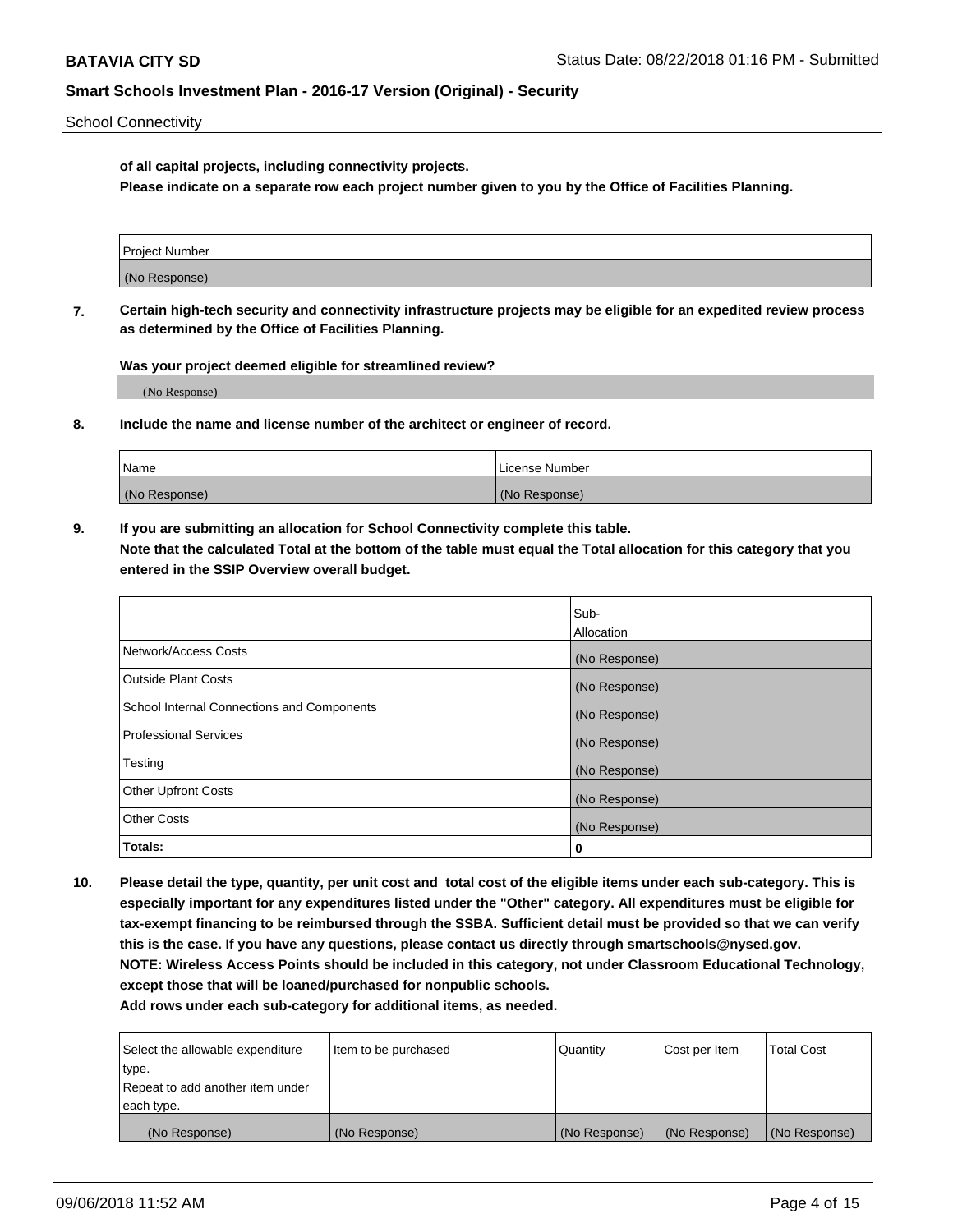Community Connectivity (Broadband and Wireless)

**1. Describe how you intend to use Smart Schools Bond Act funds for high-speed broadband and/or wireless connectivity projects in the community.**

(No Response)

**2. Please describe how the proposed project(s) will promote student achievement and increase student and/or staff access to the Internet in a manner that enhances student learning and/or instruction outside of the school day and/or school building.**

(No Response)

**3. Community connectivity projects must comply with all the necessary local building codes and regulations (building and related permits are not required prior to plan submission).**

 $\Box$  I certify that we will comply with all the necessary local building codes and regulations.

**4. Please describe the physical location of the proposed investment.**

(No Response)

**5. Please provide the initial list of partners participating in the Community Connectivity Broadband Project, along with their Federal Tax Identification (Employer Identification) number.**

| <b>Project Partners</b> | Federal ID#   |
|-------------------------|---------------|
| (No Response)           | (No Response) |

**6. If you are submitting an allocation for Community Connectivity, complete this table.**

**Note that the calculated Total at the bottom of the table must equal the Total allocation for this category that you entered in the SSIP Overview overall budget.**

|                                    | Sub-Allocation |
|------------------------------------|----------------|
| Network/Access Costs               | (No Response)  |
| <b>Outside Plant Costs</b>         | (No Response)  |
| <b>Tower Costs</b>                 | (No Response)  |
| <b>Customer Premises Equipment</b> | (No Response)  |
| <b>Professional Services</b>       | (No Response)  |
| Testing                            | (No Response)  |
| <b>Other Upfront Costs</b>         | (No Response)  |
| <b>Other Costs</b>                 | (No Response)  |
| Totals:                            | 0              |

**7. Please detail the type, quantity, per unit cost and total cost of the eligible items under each sub-category. This is especially important for any expenditures listed under the "Other" category. All expenditures must be capital-bond eligible to be reimbursed through the SSBA. If you have any questions, please contact us directly through smartschools@nysed.gov.**

| Select the allowable expenditure | Item to be purchased | Quantity      | Cost per Item | <b>Total Cost</b> |
|----------------------------------|----------------------|---------------|---------------|-------------------|
| type.                            |                      |               |               |                   |
| Repeat to add another item under |                      |               |               |                   |
| each type.                       |                      |               |               |                   |
| (No Response)                    | (No Response)        | (No Response) | (No Response) | (No Response)     |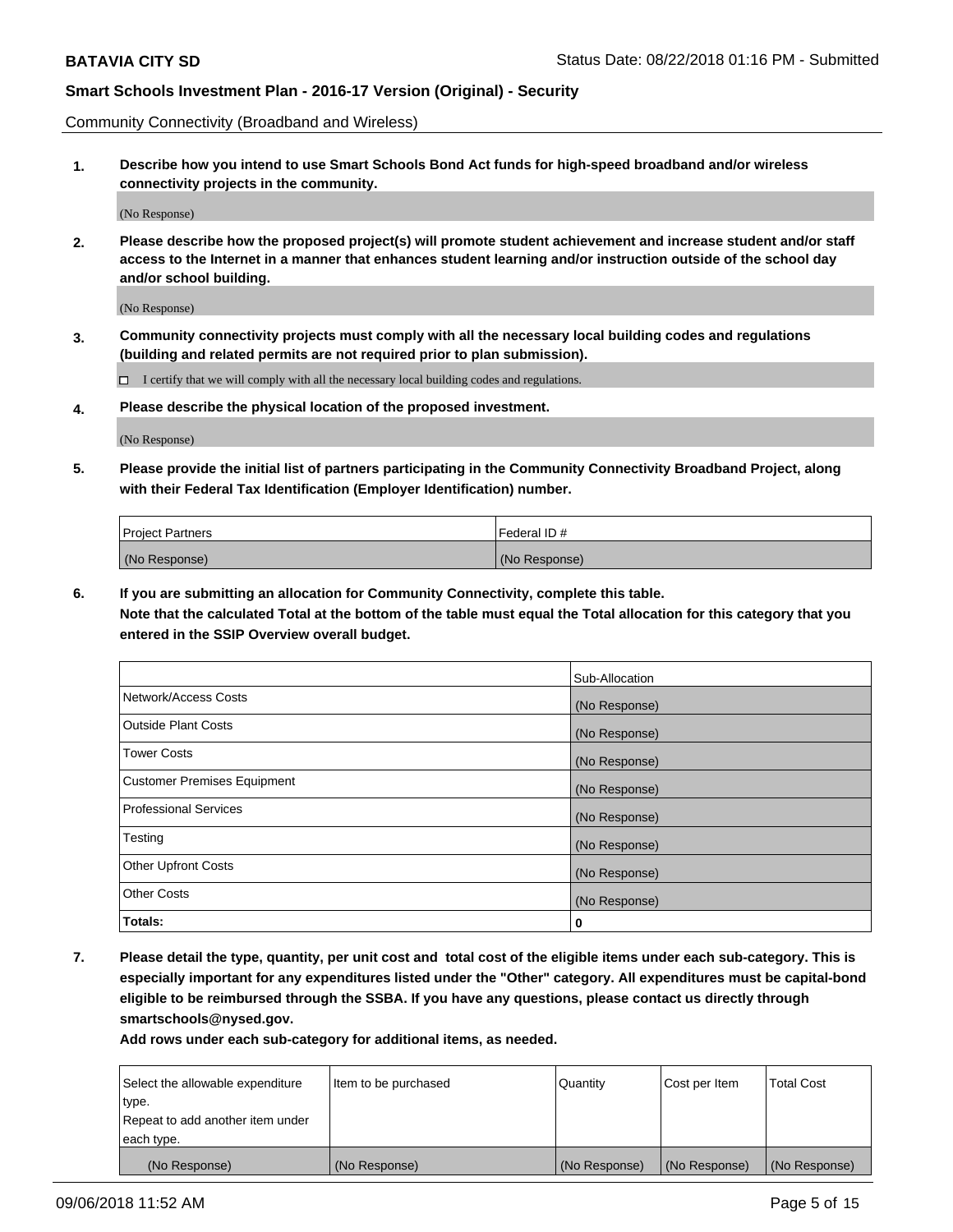#### Classroom Learning Technology

**1. In order for students and faculty to receive the maximum benefit from the technology made available under the Smart Schools Bond Act, their school buildings must possess sufficient connectivity infrastructure to ensure that devices can be used during the school day. Smart Schools Investment Plans must demonstrate that sufficient infrastructure that meets the Federal Communications Commission's 100 Mbps per 1,000 students standard currently exists in the buildings where new devices will be deployed, or is a planned use of a portion of Smart Schools Bond Act funds, or is under development through another funding source. Smart Schools Bond Act funds used for technology infrastructure or classroom technology investments must increase the number of school buildings that meet or exceed the minimum speed standard of 100 Mbps per 1,000 students and staff within 12 months. This standard may be met on either a contracted 24/7 firm service or a**

**"burstable" capability. If the standard is met under the burstable criteria, it must be:**

**1. Specifically codified in a service contract with a provider, and**

**2. Guaranteed to be available to all students and devices as needed, particularly during periods of high demand, such as computer-based testing (CBT) periods.**

**Please describe how your district already meets or is planning to meet this standard within 12 months of plan submission.**

(No Response)

- **1a. If a district believes that it will be impossible to meet this standard within 12 months, it may apply for a waiver of this requirement, as described on the Smart Schools website. The waiver must be filed and approved by SED prior to submitting this survey.**
	- By checking this box, you are certifying that the school district has an approved waiver of this requirement on file with the New York State Education Department.

#### **2. Connectivity Speed Calculator (Required)**

|                         | I Number of<br>Students | Multiply by<br>100 Kbps | to Convert to<br>Required<br>Speed in Mb | Divide by 1000 Current Speed Expected<br>lin Mb | Speed to be<br>Attained Within Required<br>12 Months | Expected Date<br>When<br>Speed Will be<br>Met |
|-------------------------|-------------------------|-------------------------|------------------------------------------|-------------------------------------------------|------------------------------------------------------|-----------------------------------------------|
| <b>Calculated Speed</b> | (No<br>Response)        | (No Response)           | (No<br>Response)                         | (No<br>Response)                                | (No<br>Response)                                     | (No<br>Response)                              |

**3. If the district wishes to have students and staff access the Internet from wireless devices within the school building, or in close proximity to it, it must first ensure that it has a robust Wi-Fi network in place that has sufficient bandwidth to meet user demand.**

**Please describe how you have quantified this demand and how you plan to meet this demand.**

(No Response)

**4. All New York State public school districts are required to complete and submit an Instructional Technology Plan survey to the New York State Education Department in compliance with Section 753 of the Education Law and per Part 100.12 of the Commissioner's Regulations.**

**Districts that include educational technology purchases as part of their Smart Schools Investment Plan must have a submitted and approved Instructional Technology Plan survey on file with the New York State Education Department.**

- $\Box$  By checking this box, you are certifying that the school district has an approved Instructional Technology Plan survey on file with the New York State Education Department.
- **5. Describe the devices you intend to purchase and their compatibility with existing or planned platforms or systems. Specifically address the adequacy of each facility's electrical, HVAC and other infrastructure necessary to install and support the operation of the planned technology.**

(No Response)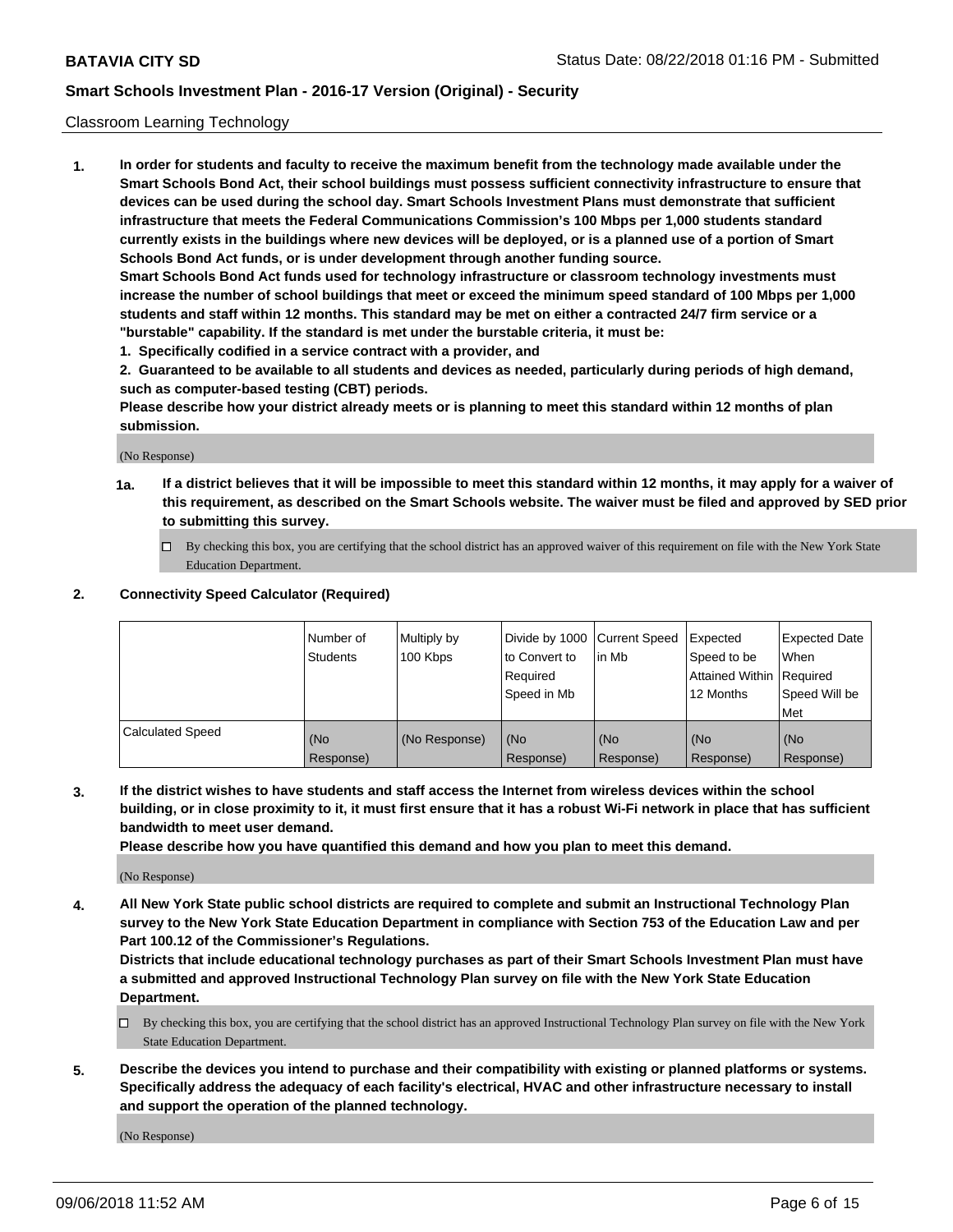#### Classroom Learning Technology

- **6. Describe how the proposed technology purchases will:**
	- **> enhance differentiated instruction;**
	- **> expand student learning inside and outside the classroom;**
	- **> benefit students with disabilities and English language learners; and**
	- **> contribute to the reduction of other learning gaps that have been identified within the district.**

**The expectation is that districts will place a priority on addressing the needs of students who struggle to succeed in a rigorous curriculum. Responses in this section should specifically address this concern and align with the district's Instructional Technology Plan (in particular Question 2 of E. Curriculum and Instruction: "Does the district's instructional technology plan address the needs of students with disabilities to ensure equitable access to instruction, materials and assessments?" and Question 3 of the same section: "Does the district's instructional technology plan address the provision of assistive technology specifically for students with disabilities to ensure access to and participation in the general curriculum?"**

(No Response)

**7. Where appropriate, describe how the proposed technology purchases will enhance ongoing communication with parents and other stakeholders and help the district facilitate technology-based regional partnerships, including distance learning and other efforts.**

(No Response)

**8. Describe the district's plan to provide professional development to ensure that administrators, teachers and staff can employ the technology purchased to enhance instruction successfully.**

**Note: This response should be aligned and expanded upon in accordance with your district's response to Question 1 of F. Professional Development of your Instructional Technology Plan: "Please provide a summary of professional development offered to teachers and staff, for the time period covered by this plan, to support technology to enhance teaching and learning. Please include topics, audience and method of delivery within your summary."**

(No Response)

- **9. Districts must contact the SUNY/CUNY teacher preparation program that supplies the largest number of the district's new teachers to request advice on innovative uses and best practices at the intersection of pedagogy and educational technology.**
	- By checking this box, you certify that you have contacted the SUNY/CUNY teacher preparation program that supplies the largest number of your new teachers to request advice on these issues.
	- **9a. Please enter the name of the SUNY or CUNY Institution that you contacted.**

(No Response)

**9b. Enter the primary Institution phone number.**

(No Response)

**9c. Enter the name of the contact person with whom you consulted and/or will be collaborating with on innovative uses of technology and best practices.**

(No Response)

**10. A district whose Smart Schools Investment Plan proposes the purchase of technology devices and other hardware must account for nonpublic schools in the district.**

**Are there nonpublic schools within your school district?**

Yes

 $\square$  No

**11. Nonpublic Classroom Technology Loan Calculator**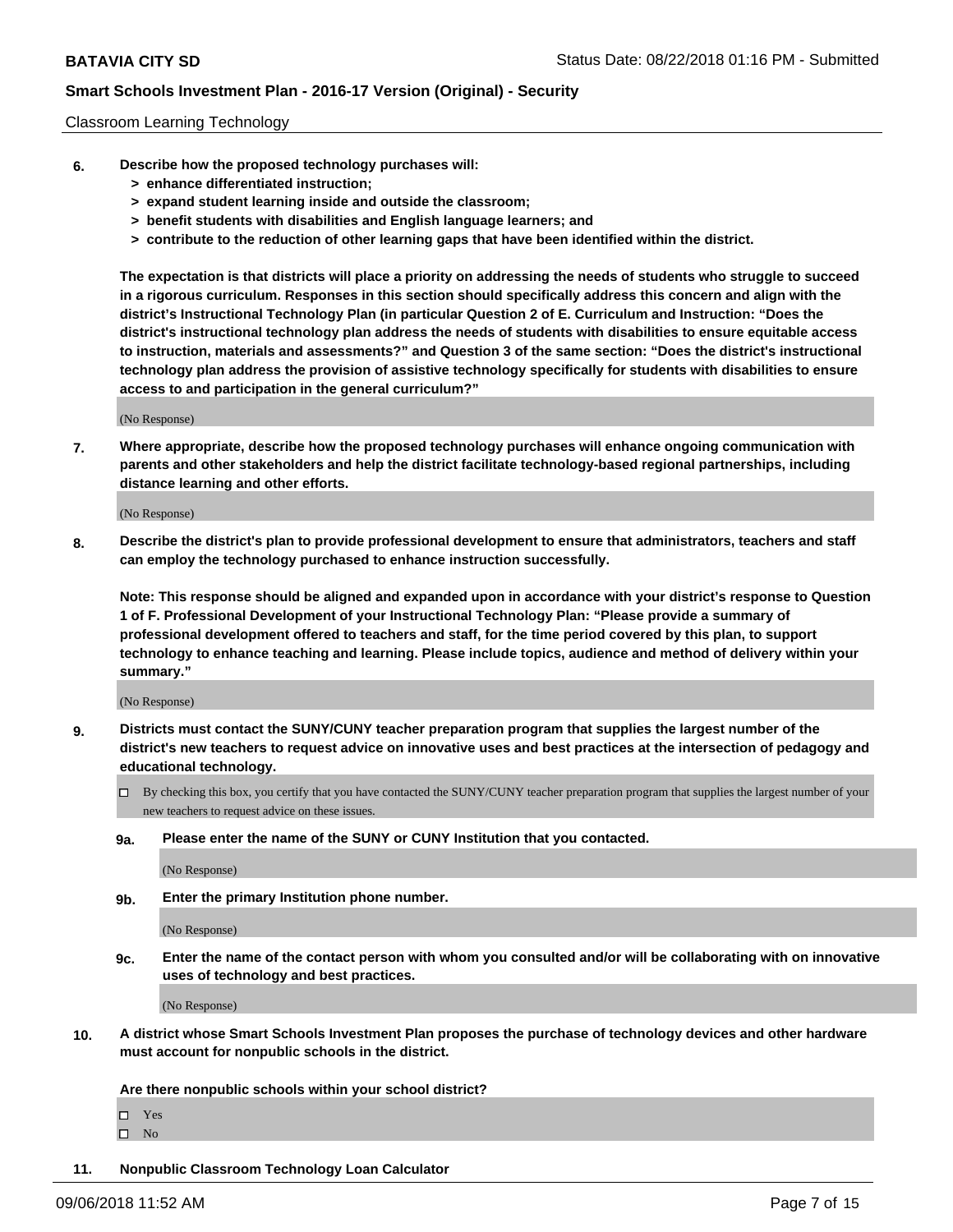#### Classroom Learning Technology

**The Smart Schools Bond Act provides that any Classroom Learning Technology purchases made using Smart Schools funds shall be lent, upon request, to nonpublic schools in the district. However, no school district shall be required to loan technology in amounts greater than the total obtained and spent on technology pursuant to the Smart Schools Bond Act and the value of such loan may not exceed the total of \$250 multiplied by the nonpublic school enrollment in the base year at the time of enactment. See:**

**http://www.p12.nysed.gov/mgtserv/smart\_schools/docs/Smart\_Schools\_Bond\_Act\_Guidance\_04.27.15\_Final.pdf.**

|                                       | 1. Classroom<br>Technology<br>Sub-allocation | 2. Public<br>l Enrollment<br>$(2014 - 15)$ | l 3. Nonpublic<br>l Enrollment<br>$(2014 - 15)$ | l 4. Sum of<br>Public and<br>l Nonpublic<br>Enrollment                                        | 15. Total Per<br>Pupil Sub-<br>l allocation | l 6. Total<br>Nonpublic Loan<br>Amount |
|---------------------------------------|----------------------------------------------|--------------------------------------------|-------------------------------------------------|-----------------------------------------------------------------------------------------------|---------------------------------------------|----------------------------------------|
| Calculated Nonpublic Loan<br>l Amount |                                              |                                            |                                                 | (No Response)   (No Response)   (No Response)   (No Response)   (No Response)   (No Response) |                                             |                                        |

**12. To ensure the sustainability of technology purchases made with Smart Schools funds, districts must demonstrate a long-term plan to maintain and replace technology purchases supported by Smart Schools Bond Act funds. This sustainability plan shall demonstrate a district's capacity to support recurring costs of use that are ineligible for Smart Schools Bond Act funding such as device maintenance, technical support, Internet and wireless fees, maintenance of hotspots, staff professional development, building maintenance and the replacement of incidental items. Further, such a sustainability plan shall include a long-term plan for the replacement of purchased devices and equipment at the end of their useful life with other funding sources.**

 $\Box$  By checking this box, you certify that the district has a sustainability plan as described above.

**13. Districts must ensure that devices purchased with Smart Schools Bond funds will be distributed, prepared for use, maintained and supported appropriately. Districts must maintain detailed device inventories in accordance with generally accepted accounting principles.**

By checking this box, you certify that the district has a distribution and inventory management plan and system in place.

**14. If you are submitting an allocation for Classroom Learning Technology complete this table. Note that the calculated Total at the bottom of the table must equal the Total allocation for this category that you entered in the SSIP Overview overall budget.**

|                          | Sub-Allocation |
|--------------------------|----------------|
| Interactive Whiteboards  | (No Response)  |
| <b>Computer Servers</b>  | (No Response)  |
| <b>Desktop Computers</b> | (No Response)  |
| <b>Laptop Computers</b>  | (No Response)  |
| <b>Tablet Computers</b>  | (No Response)  |
| <b>Other Costs</b>       | (No Response)  |
| Totals:                  | 0              |

**15. Please detail the type, quantity, per unit cost and total cost of the eligible items under each sub-category. This is especially important for any expenditures listed under the "Other" category. All expenditures must be capital-bond eligible to be reimbursed through the SSBA. If you have any questions, please contact us directly through smartschools@nysed.gov.**

**Please specify in the "Item to be Purchased" field which specific expenditures and items are planned to meet the district's nonpublic loan requirement, if applicable.**

**NOTE: Wireless Access Points that will be loaned/purchased for nonpublic schools should ONLY be included in this category, not under School Connectivity, where public school districts would list them.**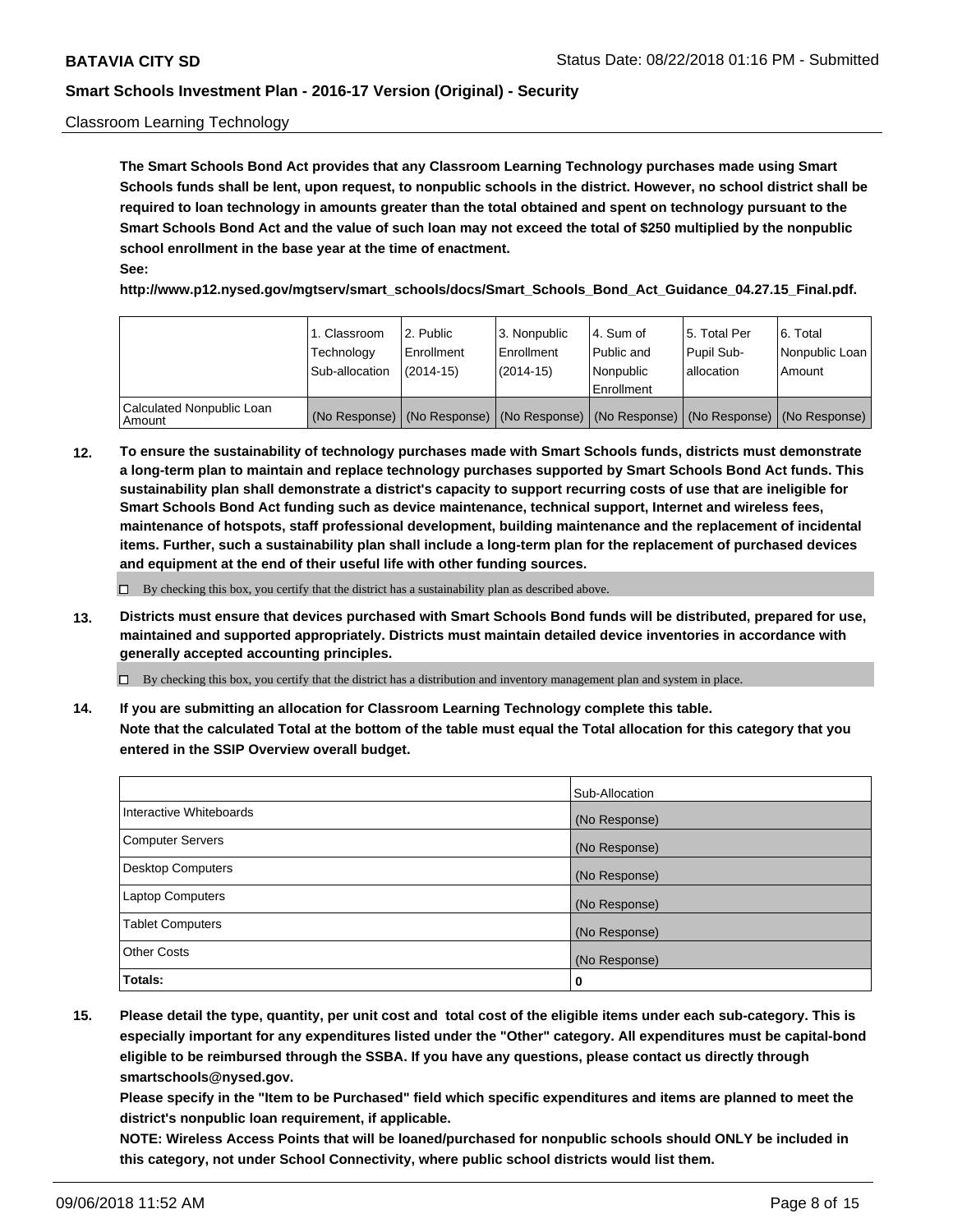Classroom Learning Technology

| Select the allowable expenditure | Iltem to be Purchased | Quantity      | Cost per Item | <b>Total Cost</b> |
|----------------------------------|-----------------------|---------------|---------------|-------------------|
| type.                            |                       |               |               |                   |
| Repeat to add another item under |                       |               |               |                   |
| each type.                       |                       |               |               |                   |
| (No Response)                    | (No Response)         | (No Response) | (No Response) | (No Response)     |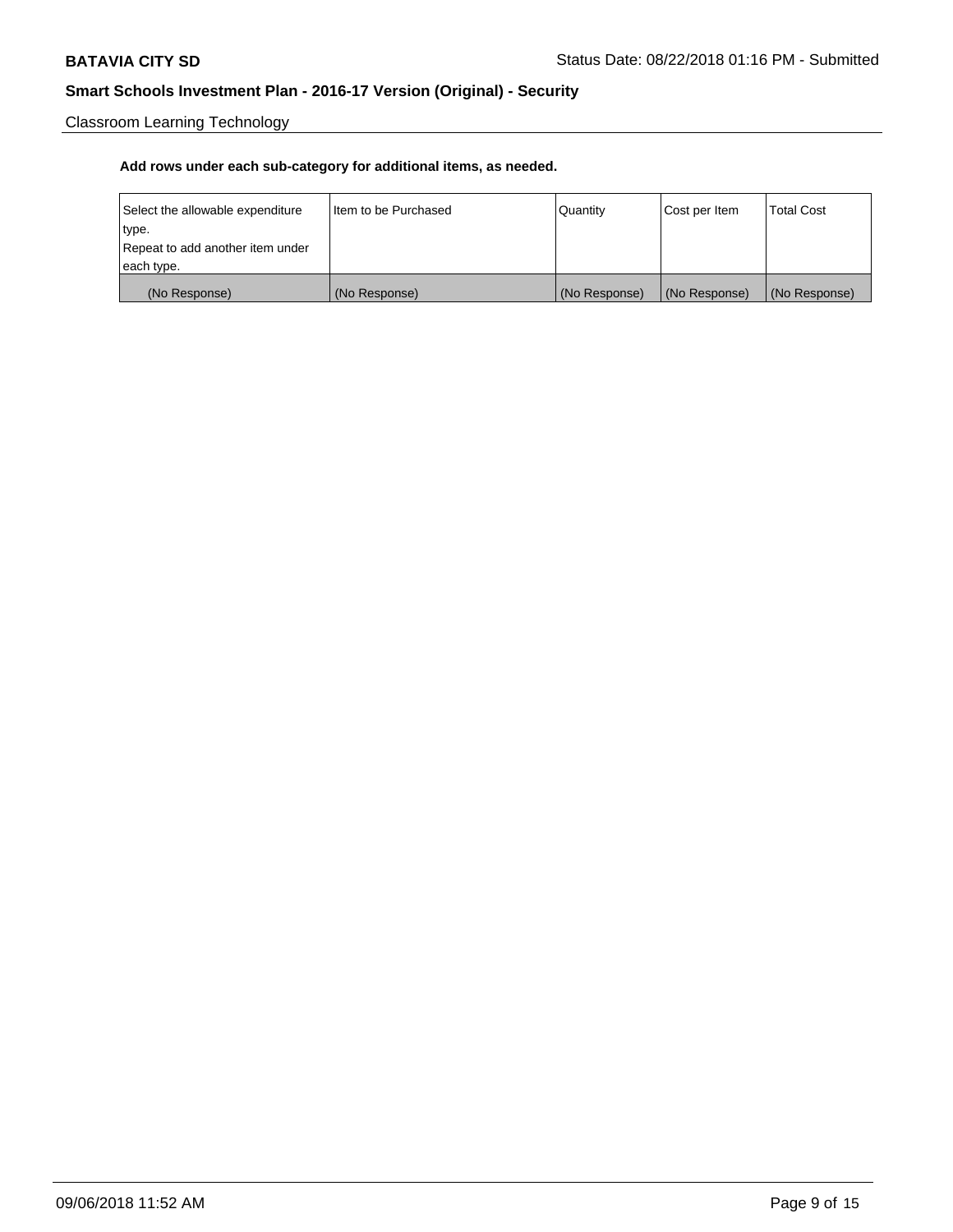#### Pre-Kindergarten Classrooms

**1. Provide information regarding how and where the district is currently serving pre-kindergarten students and justify the need for additional space with enrollment projections over 3 years.**

(No Response)

- **2. Describe the district's plan to construct, enhance or modernize education facilities to accommodate prekindergarten programs. Such plans must include:**
	- **Specific descriptions of what the district intends to do to each space;**
	- **An affirmation that pre-kindergarten classrooms will contain a minimum of 900 square feet per classroom;**
	- **The number of classrooms involved;**
	- **The approximate construction costs per classroom; and**
	- **Confirmation that the space is district-owned or has a long-term lease that exceeds the probable useful life of the improvements.**

(No Response)

**3. Smart Schools Bond Act funds may only be used for capital construction costs. Describe the type and amount of additional funds that will be required to support ineligible ongoing costs (e.g. instruction, supplies) associated with any additional pre-kindergarten classrooms that the district plans to add.**

(No Response)

**4. All plans and specifications for the erection, repair, enlargement or remodeling of school buildings in any public school district in the State must be reviewed and approved by the Commissioner. Districts that plan capital projects using their Smart Schools Bond Act funds will undergo a Preliminary Review Process by the Office of Facilities Planning.**

**Please indicate on a separate row each project number given to you by the Office of Facilities Planning.**

| Project Number |  |
|----------------|--|
| (No Response)  |  |
|                |  |

**5. If you have made an allocation for Pre-Kindergarten Classrooms, complete this table.**

**Note that the calculated Total at the bottom of the table must equal the Total allocation for this category that you entered in the SSIP Overview overall budget.**

|                                          | Sub-Allocation |
|------------------------------------------|----------------|
| Construct Pre-K Classrooms               | (No Response)  |
| Enhance/Modernize Educational Facilities | (No Response)  |
| <b>Other Costs</b>                       | (No Response)  |
| Totals:                                  | 0              |

**6. Please detail the type, quantity, per unit cost and total cost of the eligible items under each sub-category. This is especially important for any expenditures listed under the "Other" category. All expenditures must be capital-bond eligible to be reimbursed through the SSBA. If you have any questions, please contact us directly through smartschools@nysed.gov.**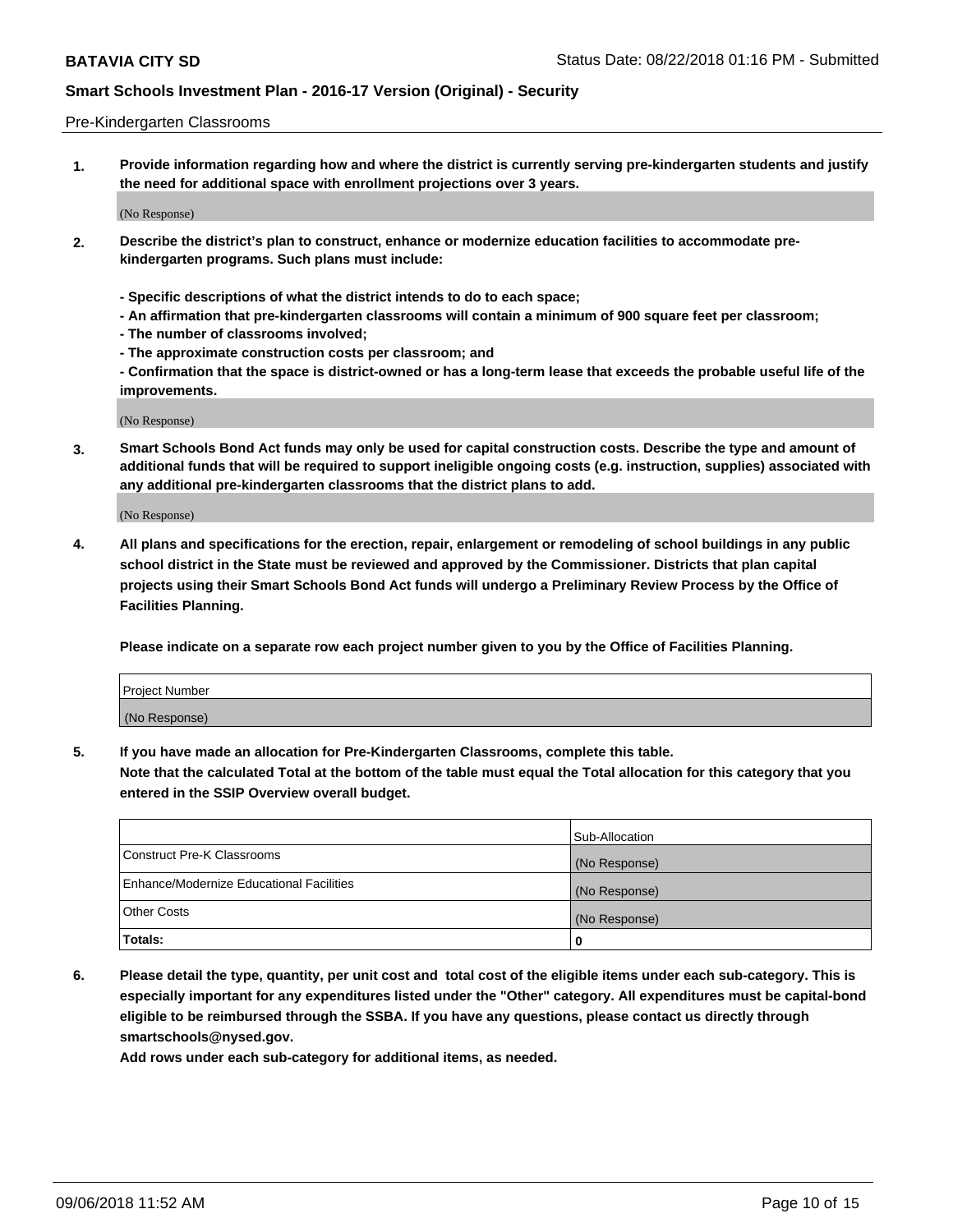Pre-Kindergarten Classrooms

| Select the allowable expenditure | Item to be purchased | Quantity      | Cost per Item | <b>Total Cost</b> |
|----------------------------------|----------------------|---------------|---------------|-------------------|
| type.                            |                      |               |               |                   |
| Repeat to add another item under |                      |               |               |                   |
| each type.                       |                      |               |               |                   |
| (No Response)                    | (No Response)        | (No Response) | (No Response) | (No Response)     |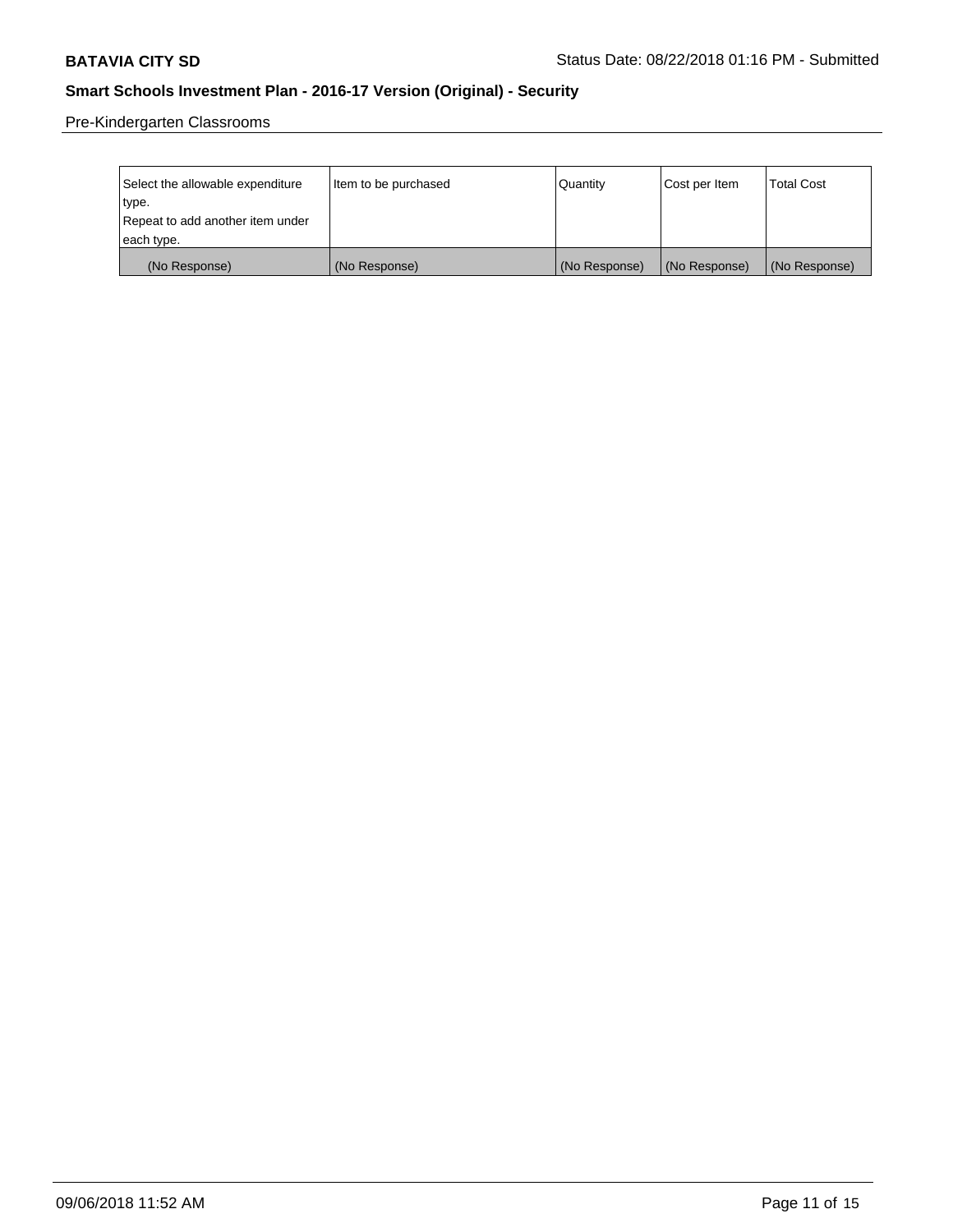Replace Transportable Classrooms

**1. Describe the district's plan to construct, enhance or modernize education facilities to provide high-quality instructional space by replacing transportable classrooms.**

(No Response)

**2. All plans and specifications for the erection, repair, enlargement or remodeling of school buildings in any public school district in the State must be reviewed and approved by the Commissioner. Districts that plan capital projects using their Smart Schools Bond Act funds will undergo a Preliminary Review Process by the Office of Facilities Planning.**

**Please indicate on a separate row each project number given to you by the Office of Facilities Planning.**

| Project Number |  |
|----------------|--|
|                |  |
|                |  |
|                |  |
|                |  |
| (No Response)  |  |
|                |  |
|                |  |
|                |  |

**3. For large projects that seek to blend Smart Schools Bond Act dollars with other funds, please note that Smart Schools Bond Act funds can be allocated on a pro rata basis depending on the number of new classrooms built that directly replace transportable classroom units.**

**If a district seeks to blend Smart Schools Bond Act dollars with other funds describe below what other funds are being used and what portion of the money will be Smart Schools Bond Act funds.**

(No Response)

**4. If you have made an allocation for Replace Transportable Classrooms, complete this table. Note that the calculated Total at the bottom of the table must equal the Total allocation for this category that you entered in the SSIP Overview overall budget.**

|                                                | Sub-Allocation |
|------------------------------------------------|----------------|
| Construct New Instructional Space              | (No Response)  |
| Enhance/Modernize Existing Instructional Space | (No Response)  |
| <b>Other Costs</b>                             | (No Response)  |
| Totals:                                        | 0              |

**5. Please detail the type, quantity, per unit cost and total cost of the eligible items under each sub-category. This is especially important for any expenditures listed under the "Other" category. All expenditures must be capital-bond eligible to be reimbursed through the SSBA. If you have any questions, please contact us directly through smartschools@nysed.gov.**

| Select the allowable expenditure | Item to be purchased | l Quantitv    | Cost per Item | <b>Total Cost</b> |
|----------------------------------|----------------------|---------------|---------------|-------------------|
| type.                            |                      |               |               |                   |
| Repeat to add another item under |                      |               |               |                   |
| each type.                       |                      |               |               |                   |
| (No Response)                    | (No Response)        | (No Response) | (No Response) | (No Response)     |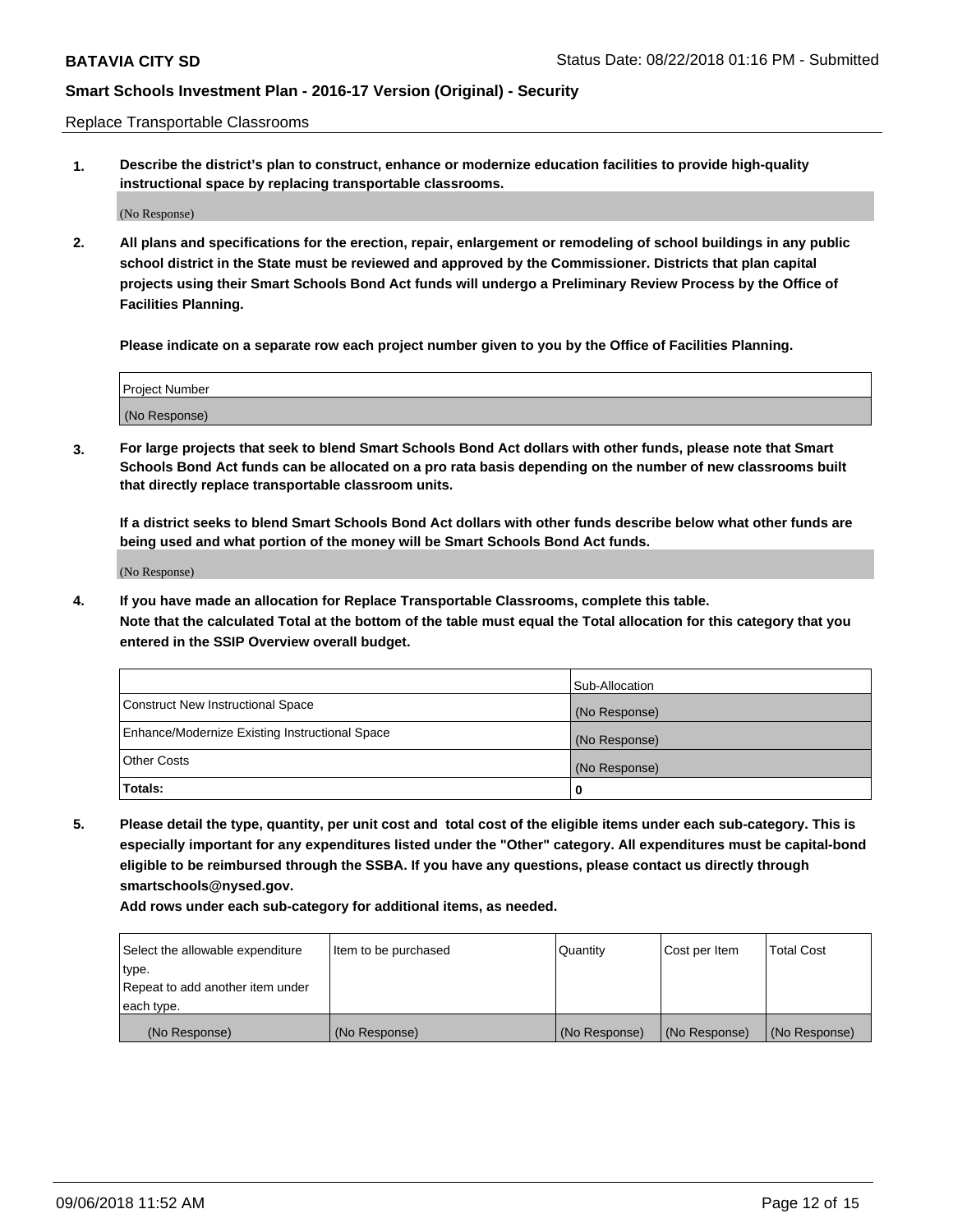#### High-Tech Security Features

### **1. Describe how you intend to use Smart Schools Bond Act funds to install high-tech security features in school buildings and on school campuses.**

The Batavia City School District is going to use SSBA funds to install and upgrade high tech security to assure the safety and well-being of our students in all buildings to assist in maintaining a safest possible learning environment. We are planning on installing new card readers, new door contacts, electronic door strikes, wireless locksets, fixed high-definition cameras, door closers, and motion detectors. These improvements will allow our focus to remain on student learning while creating a safe environment for our students.

**2. All plans and specifications for the erection, repair, enlargement or remodeling of school buildings in any public school district in the State must be reviewed and approved by the Commissioner. Districts that plan capital projects using their Smart Schools Bond Act funds will undergo a Preliminary Review Process by the Office of Facilities Planning.** 

**Please indicate on a separate row each project number given to you by the Office of Facilities Planning.**

| Project Number        |
|-----------------------|
| 18-03-00-01-7-999-BA2 |
| 18-03-00-01-7-999-002 |

### **3. Was your project deemed eligible for streamlined Review?**

- Yes
- $\square$  No
- **3a. Districts with streamlined projects must certify that they have reviewed all installations with their licensed architect or engineer of record, and provide that person's name and license number. The licensed professional must review the products and proposed method of installation prior to implementation and review the work during and after completion in order to affirm that the work was code-compliant, if requested.**
	- By checking this box, you certify that the district has reviewed all installations with a licensed architect or engineer of record.
- **4. Include the name and license number of the architect or engineer of record.**

| Name              | License Number |
|-------------------|----------------|
| Peter vom Scheidt | 62660          |

**5. If you have made an allocation for High-Tech Security Features, complete this table.**

**Note that the calculated Total at the bottom of the table must equal the Total allocation for this category that you entered in the SSIP Overview overall budget.**

|                                                      | Sub-Allocation |
|------------------------------------------------------|----------------|
| Capital-Intensive Security Project (Standard Review) | $\Omega$       |
| <b>Electronic Security System</b>                    | 687,700        |
| <b>Entry Control System</b>                          | 709,550        |
| Approved Door Hardening Project                      | $\Omega$       |
| <b>Other Costs</b>                                   | 543,335        |
| Totals:                                              | 1,940,585      |

**6. Please detail the type, quantity, per unit cost and total cost of the eligible items under each sub-category. This is especially important for any expenditures listed under the "Other" category. All expenditures must be capital-bond eligible to be reimbursed through the SSBA. If you have any questions, please contact us directly through smartschools@nysed.gov.**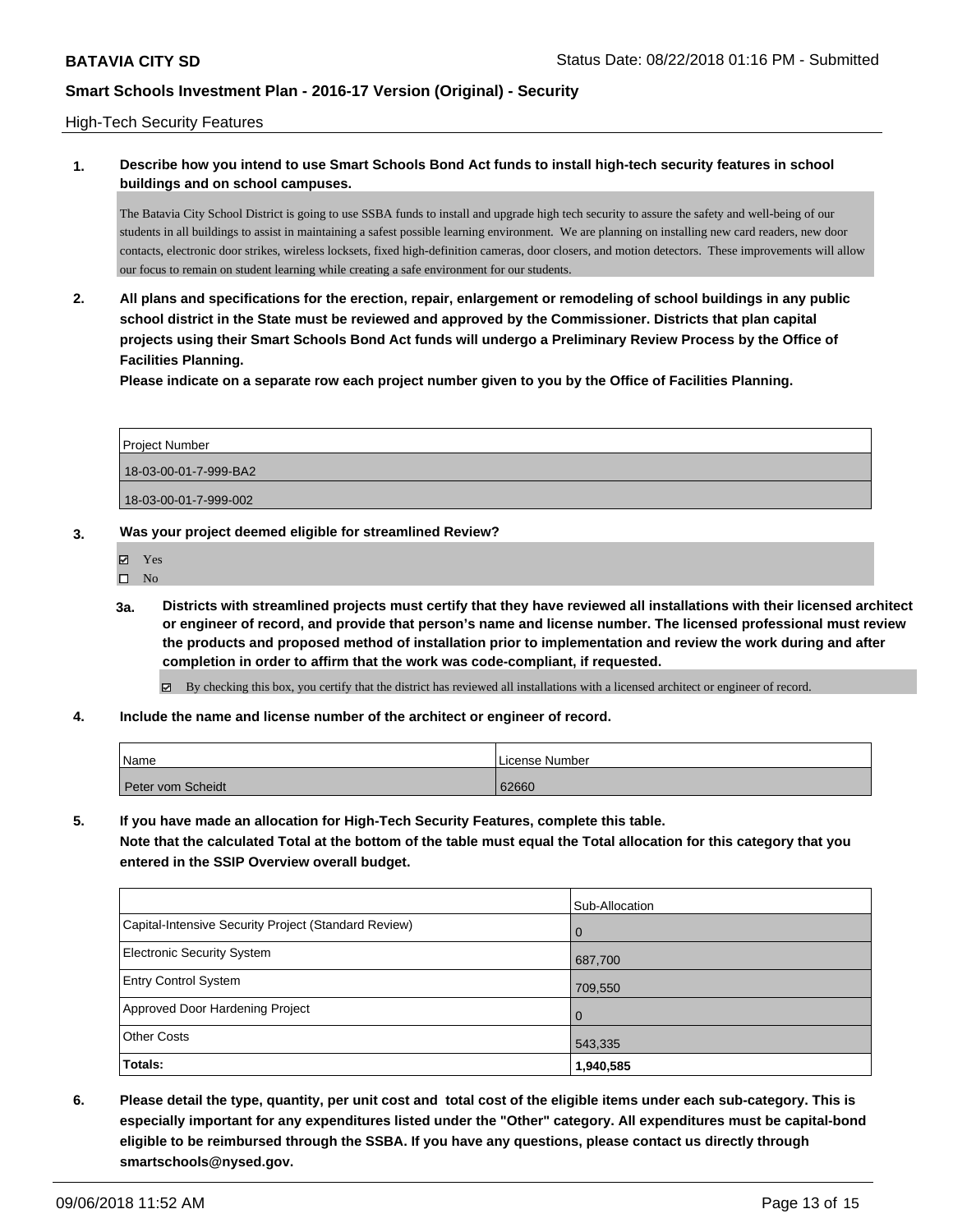# High-Tech Security Features

| Select the allowable expenditure<br>type. | Item to be purchased          | Quantity | Cost per Item | <b>Total Cost</b> |
|-------------------------------------------|-------------------------------|----------|---------------|-------------------|
| Repeat to add another item under          |                               |          |               |                   |
| each type.                                |                               |          |               |                   |
| <b>Entry Control System</b>               | <b>Card Readers</b>           | 8.00     | 1,500         | 12,000            |
| <b>Entry Control System</b>               | <b>Door Contacts</b>          | 19.00    | 300           | 5,700             |
| <b>Entry Control System</b>               | <b>Request To Exit</b>        | 7.00     | 300           | 2,100             |
| <b>Entry Control System</b>               | <b>Electronic Strike</b>      | 7.00     | 250           | 1,750             |
| <b>Entry Control System</b>               | <b>Wireless Lockset</b>       | 265.00   | 1,000         | 265,000           |
| <b>Entry Control System</b>               | <b>Lockset Module</b>         | 17.00    | 1,500         | 25,500            |
| <b>Electronic Security System</b>         | Interior Camera (Fixed)       | 148.00   | 1,500         | 222,000           |
| <b>Electronic Security System</b>         | Interior Camera (270 Degree)  | 72.00    | 2,000         | 144,000           |
| <b>Electronic Security System</b>         | Exterior Camera (180 Degree)  | 11.00    | 3,000         | 33,000            |
| <b>Electronic Security System</b>         | Exterior Camera (270 Degree)  | 65.00    | 3,500         | 227,500           |
| <b>Entry Control System</b>               | Door Closer w/ Hold Open      | 265.00   | 1,500         | 397,500           |
| <b>Electronic Security System</b>         | <b>Motion Detectors</b>       | 204.00   | 300           | 61,200            |
| <b>Other Costs</b>                        | Escalation (5%)               | 1.00     | 69,863        | 69,863            |
| <b>Other Costs</b>                        | Design Contingency (5%)       | 1.00     | 69,863        | 69,863            |
| <b>Other Costs</b>                        | Construction Contingency (7%) | 1.00     | 107,588       | 107,588           |
| <b>Other Costs</b>                        | Incidental Budget (18%)       | 1.00     | 296,021       | 296,021           |